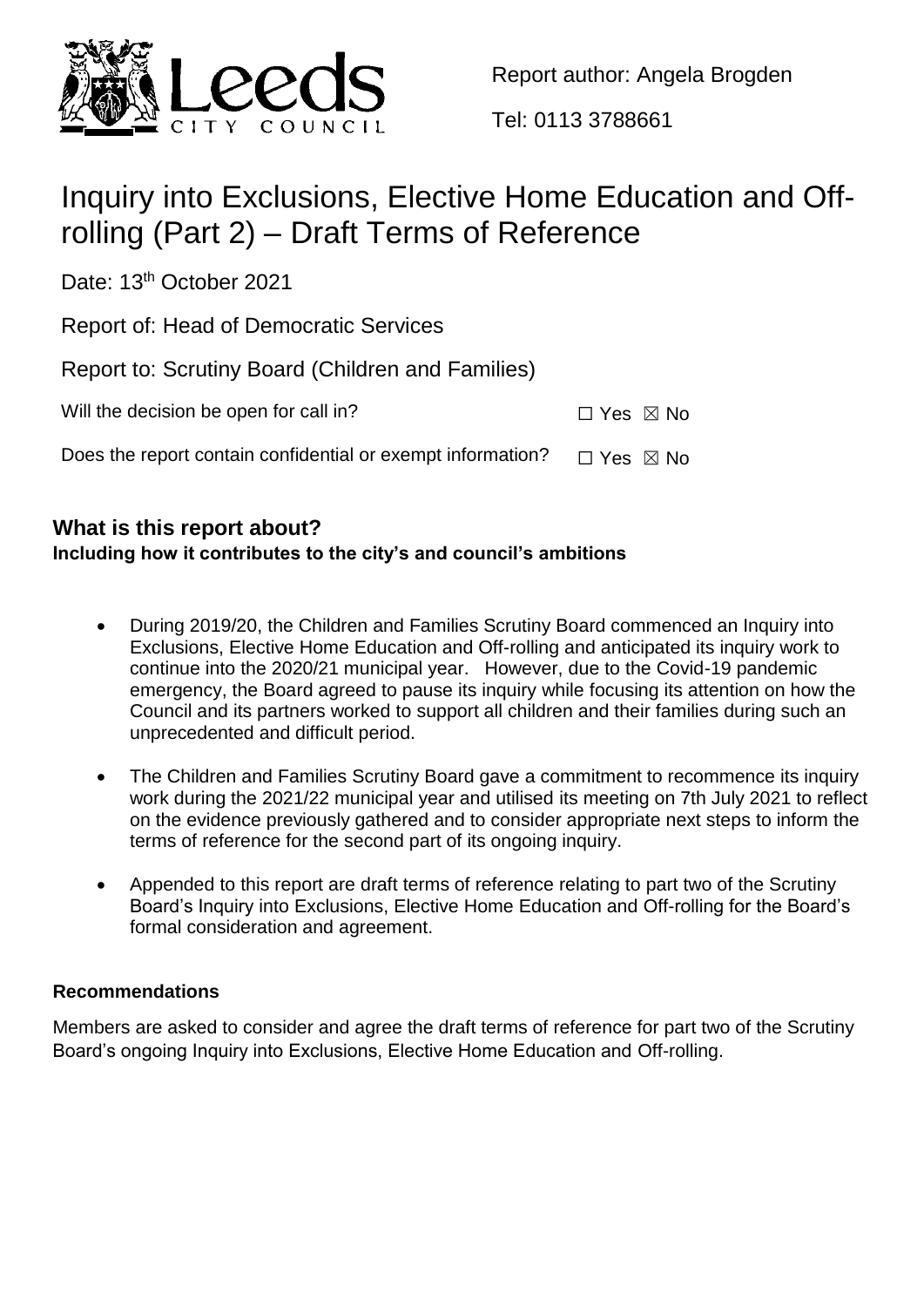## **Why is the proposal being put forward?**

- 1. The Children and Families Scrutiny Board has given a commitment to recommence its inquiry work this year in relation to exclusions, elective home education and off-rolling.
- 2. During the Scrutiny Board's remote consultative meeting on  $7<sup>th</sup>$  July 2021, Members were asked to consider appropriate next steps for the second part of its ongoing Inquiry. To assist with this process, the Head of Democratic Services had submitted a report summarising the inquiry work already undertaken by the former Children and Families Scrutiny Board. Members were also provided with a copy of the Director's annual update report on exclusions and elective home education that was considered by Executive Board on 18th November 2020.
- 3. Reflecting on the Board's discussion in July, terms of reference relating to part two of the Scrutiny Board's ongoing Inquiry into Exclusions, Elective Home Education and Off-rolling have now been drafted for the Board's formal consideration and agreement.

## **What impact will this proposal have?**

| <b>Wards affected: All</b>        |       |           |
|-----------------------------------|-------|-----------|
| Have ward members been consulted? | ∃ Yes | $\Box$ No |

4. Linked to the Vision for Scrutiny, the drafted terms of reference aim to assist the Scrutiny Board in ensuring that its ongoing inquiry work has clarity and focus of purpose.

## **What consultation and engagement has taken place?**

- 5. In line with Scrutiny Board Procedure Rule 32, where a Scrutiny Board undertakes an Inquiry the Scrutiny Board shall consult with any relevant Director and Executive Member on the terms of reference.
- 6. The Director of Children and Families and relevant Executive Board Members had contributed to the Scrutiny Board's initial discussion in July 2021 and have also been invited to today's meeting to contribute to the Board's discussion surrounding the draft terms of reference.

#### **What are the resource implications?**

7. Linked to the Vision for Scrutiny, the Board is required to ensure any Scrutiny work undertaken has clarity and focus of purpose and will add value and can be delivered within an agreed time frame.

#### **What are the legal implications?**

8. This report has no specific legal implications.

## **What are the key risks and how are they being managed?**

9. There are no risk management implications relevant to this report.